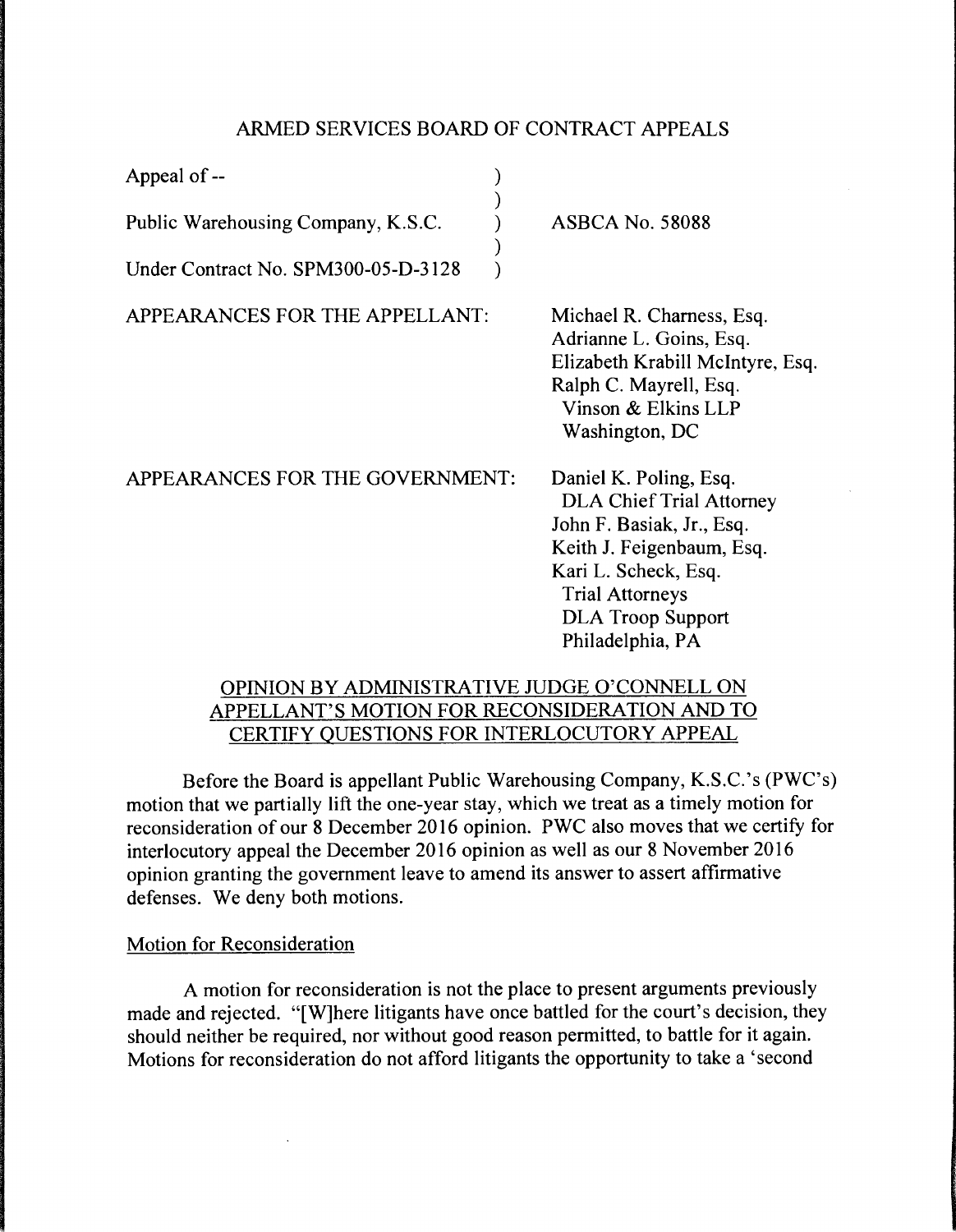bite at the apple' or to advance arguments that properly should have been presented in an earlier proceeding." *Dixon v. Shinseki,* 741 F.3d 1367, 1378 (Fed. Cir. 2014) (citations omitted); *see also Avant Assessment, LLC,* ASBCA No. 58867, 15-1 BCA ii 36,137 at 176,384.

In our December 2016 opinion, we denied the government's motion to dismiss, but granted its alternate motion to stay, due to the criminal case pending in the district court. *Public Warehousing Company, K.S.C.,* ASBCA No. 58088, 17-1 BCA **Jet 36,589. PWC's motion for reconsideration is largely a rehash of its previous** contentions.<sup>1</sup> We will not disturb an earlier decision merely because, on reconsideration, the losing side presents the same arguments as before.

Accordingly, we deny PWC's request for reconsideration of our 8 December 2016 opinion.

## Motion to Certify November and December 2016 Opinions for Appeal

In the alternative, PWC moves that we certify for appeal to the Court of Appeals for the Federal Circuit our 8 November 2016 opinion granting the government leave to amend its answer to assert affirmative defenses, *Public Warehousing Company, K.S.C., ASBCA No.* 58088, 16-1 BCA ¶ 36,555, and our December 2016 opinion staying this appeal.

The Contract Disputes Act provides that:

The decision of an agency board is final, except that—

(A) a contractor may appeal the decision to the United States Court of Appeals for the Federal Circuit

<sup>&</sup>lt;sup>1</sup> Among other things, PWC faults us for not addressing its citations to three earlier Board opinions: *Kellogg Brown* & *Root Servs., Inc.,* ASBCA Nos. 57530, 58161, 16-1 BCA 136,449; Suh'dutsing Techs., LLC, ASBCA No. 58760, 15-1 BCA ¶ 36,058; and *TRW, Inc.*, ASBCA Nos. 51172, 51530, 99-2 BCA **1** 30,407. But our opinion cited precedent from our reviewing court that identifies the factors we must balance when there is a parallel criminal case. The three Board opinions cited by PWC did not involve parallel criminal proceedings, only civil cases or civil investigations. As a result, they are of limited utility in this appeal. There is no split from earlier Board decisions despite PWC's contentions.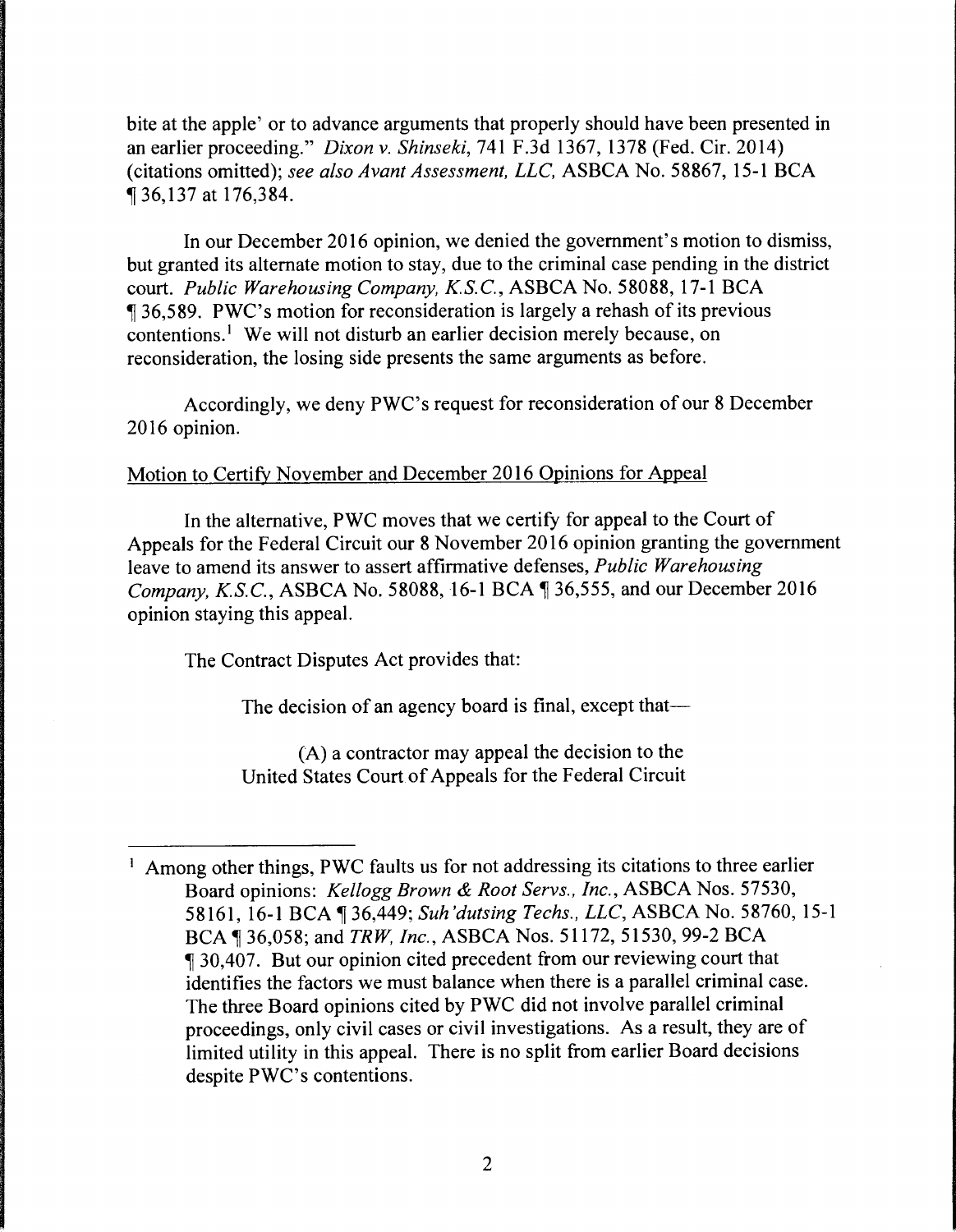within 120 days from the date the contractor receives a copy of the decision....

41 U.S.C.  $\frac{5}{7}$  7107(a)(1).<sup>2</sup> Similarly, 28 U.S.C.  $\frac{5}{7}$  1295, which identifies the jurisdiction of the Federal Circuit provides that:

> (a) The United States Court of Appeals for the Federal Circuit shall have exclusive jurisdiction-

 $(10)$  of an appeal from a final decision of an agency board of contract appeals pursuant to section  $7107(a)(1)$  of title 41...

28 U.S.C. § 1295(a)(l0).

 $\cdots$ 

Jurisdiction of the courts of appeal to review interlocutory decisions is governed by 28 U.S.C. § 1292. This statute specifies a process for district courts, the Court of International Trade, and the Court of Federal Claims to certify their interlocutory decisions for review to a Court of Appeals. Congress did not provide for such a process for decisions of the boards of contract appeals.

Starting with perhaps an obvious point, it is not our role to determine whether the Federal Circuit may consider an appeal of our November and December 2016 decisions. The narrow issue before us is whether Congress provided the Board authority to certify questions for interlocutory review. We have held that the Board lacks authority to certify questions for interlocutory review under 28 U.S.C. § 1292(b) because that section applies only to district court judges. *General Dynamics Ordnance*  and Tactical Systems, Inc., ASBCA Nos. 56870, 56957 10-2 BCA ¶ 34,525.

PWC relies upon the decision of the Department of Agriculture Board of Contract Appeals (AGBCA) in *Shawn Montee, Inc.,* AGBCA No. 2004-153-R *et al.,*  05-1 BCA  $\P$  32,889,<sup>3</sup> in which that board concluded that it possessed authority to certify questions for interlocutory review under 28 U.S.C.  $\S$  1292(c)(1) and (d)(2). Section  $1292(c)(1)$  provides that the Federal Circuit has exclusive jurisdiction:

<sup>&</sup>lt;sup>2</sup> There is no provision in the Contract Disputes Act authorizing a Board of Contract Appeals to certify an interlocutory decision for review.

<sup>&</sup>lt;sup>3</sup> The AGBCA has been consolidated into the Civilian Board of Contract Appeals. Pub. L. No. 109-163, Stat. 3136, 3391 (Jan. 6, 2006).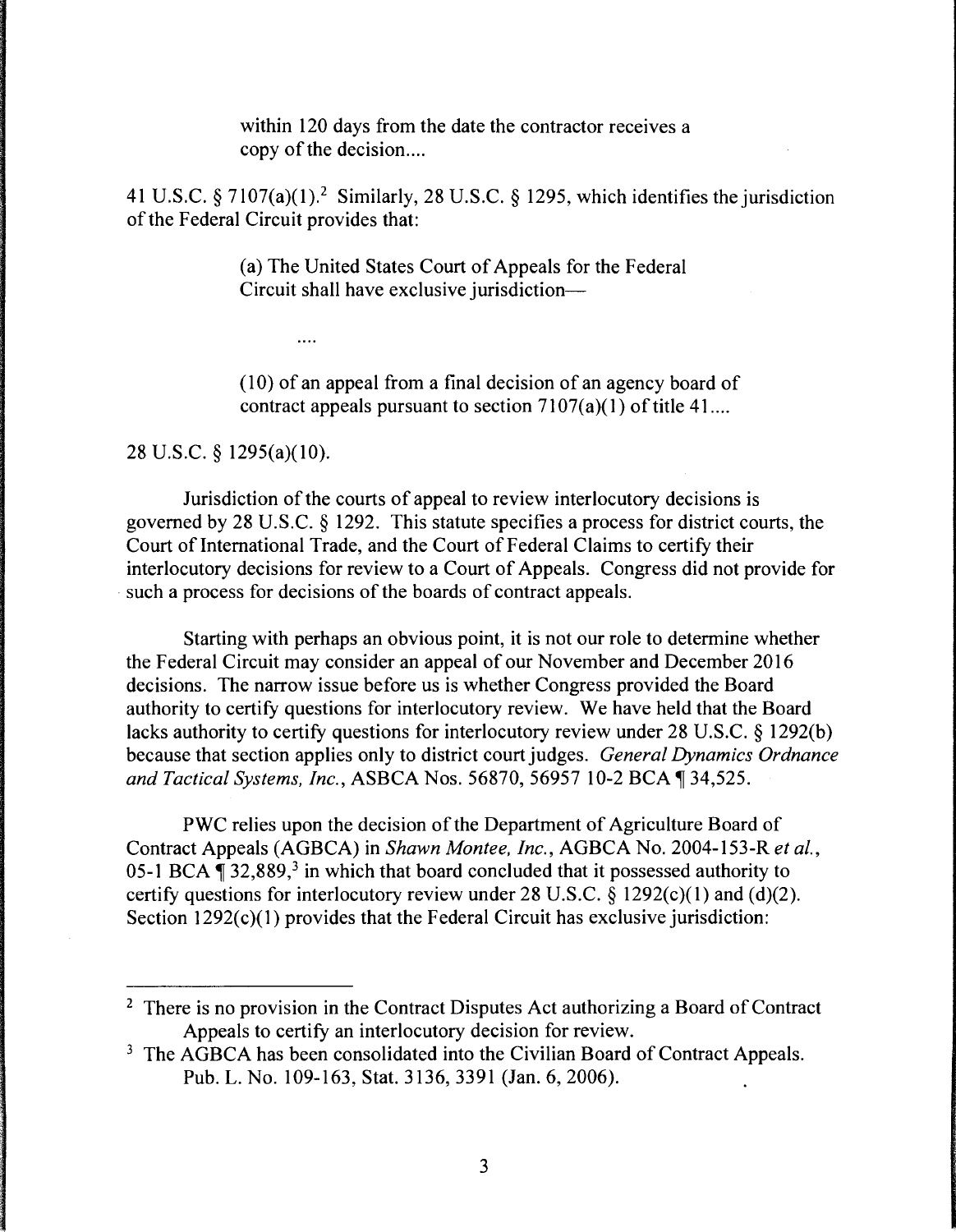[O]f an appeal from an interlocutory order or decree described in subsection (a) or (b) of this section in any case over which the court would have jurisdiction of an appeal under section 1295 of this title....

Sections 1292(a) and (b) concern appeals from district courts. The Agriculture Board read section  $1292(c)(1)$ , with its references to sections  $1292(b)$  and  $1295$ , as granting the Federal Circuit authority to review interlocutory orders from tribunals for which it has jurisdiction to review final decisions, and granting the boards authority to certify such questions. The AGBCA explained the absence of any reference to Board judges in section 1292(b) by stating "We would not expect the federal rules to reference board judges or address specifically each tribunal over which the Court of Appeals for the Federal Circuit has jurisdiction." *Shawn Montee*, 05-1 BCA 132,889 at 162,938.

In a non-precedential order, the Federal Circuit denied Shawn Montee's petition for permission to appeal but did not address the jurisdiction of the boards of contract appeals to certify questions for interlocutory review. The Court of Appeals simply stated "we conclude that the better course is for the AGBCA to develop the factual record and fully adjudicate the legal issues prior to appellate review." *Shawn Montee, Inc. v. Johanns,* 131 F. App'x 304 (Fed. Cir. 2005).

We decline to follow the AGBCA's opinion in *Shawn Montee.* Instead, we extend our precedent in *General Dynamics Ordnance and Tactical Systems* to hold that neither 28 U.S.C.  $\S$  1292(b) nor (c) provide us with the authority to certify interlocutory appeals. We base this determination on the lack of any reference to interlocutory appeals from administrative tribunals in 28 U.S.C. § 1292, and on Federal Circuit precedent. The Court of Appeals has held that it lacks jurisdiction to consider our interlocutory decisions, *United States v. WH Moseley Co.,* 730 F.2d 1472, 1474 (Fed. Cir. 1984) and that it only possesses jurisdiction if the Board decision is final. *Orlando Helicopter Airways, Inc. v. Widnall,* 51 F .3d 258, 260 (Fed. Cir. 1995). Accordingly, we see no basis for the Board to certify interlocutory questions to the Federal Circuit.

The AGBCA and appellants also rely on the Federal Circuit's decision in *Electronic Data Systems Federal Corporation v. GSA Board of Contract Appeals,*  792 F.2d 1569 (Fed. Cir. 1986), in which the Court of Appeals held that it possessed jurisdiction to review an interlocutory order (an injunction) of the GSBCA. However, that case involved a bid protest under the Brooks Act where the matter reached the Federal Circuit in an unusual manner. After the GSBCA issued the order in dispute, the contractor filed suit in the district court, which issued a temporary restraining order but then transferred the case to the Federal Circuit, and ordered that the restraining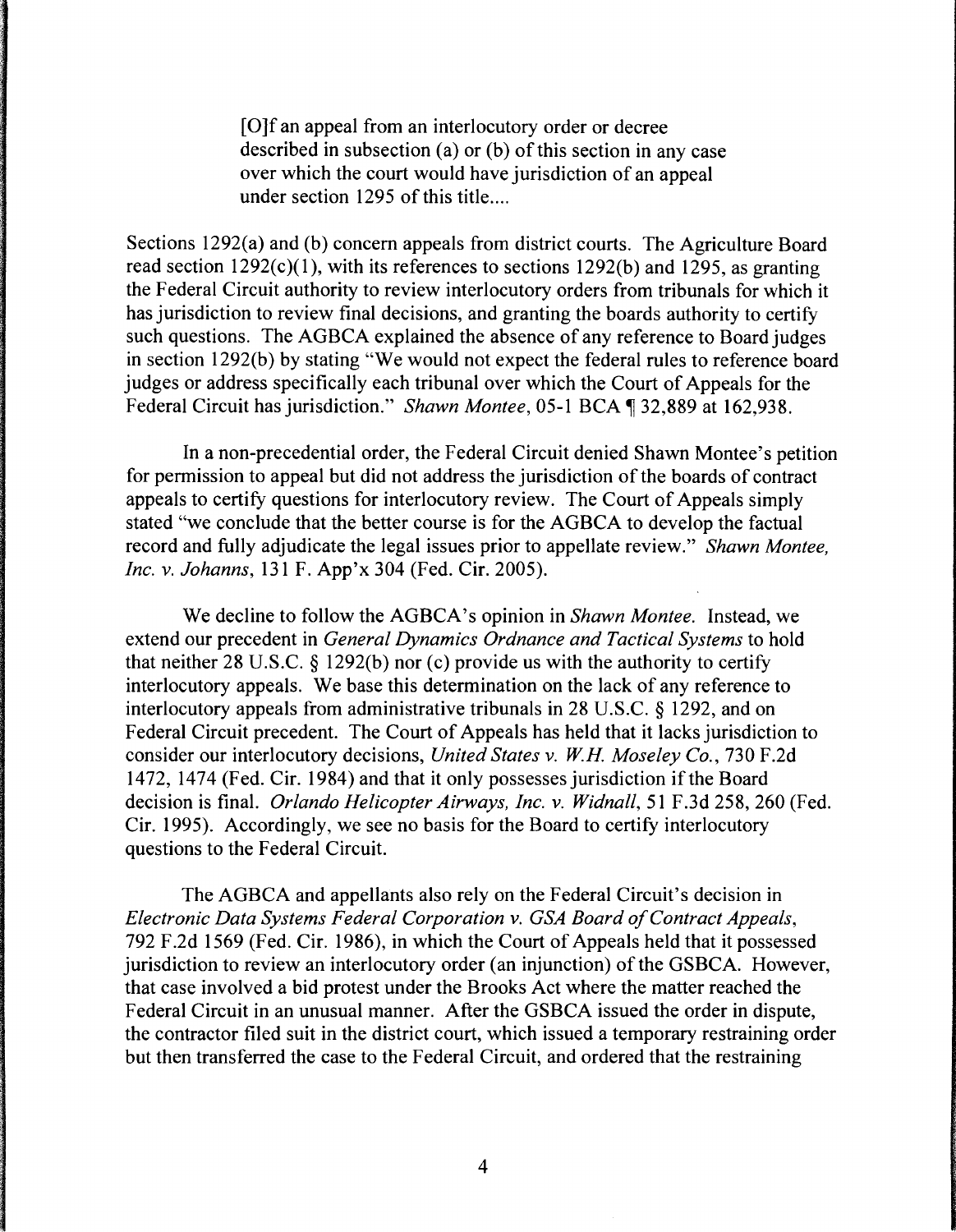order remain in place during the transfer. Shortly after that, the government and the contractor filed with the Federal Circuit petitions for writs of mandamus against the GSBCA. *Id.* at 1571-74.

The Federal Circuit's opinion in *Electronic Data Systems (EDS)* contains an analysis of the court's jurisdiction under 28 U.S.C. § 1292(a) & (c) to review an interlocutory order issued by the GSBCA. 792 F.2d at 1574-75. The Court of Appeals concluded that the statute provided it with jurisdiction to review a GSBCA interlocutory order granting an injunction. *Id.* at 1575.

PWC contends that we should join with the AGBCA in extending *EDS* to non-injunctive interlocutory decisions issued in the context of a Contract Disputes Act (CDA) dispute. We believe that this is foreclosed by the Federal Circuit's decision in *United States v. WH Moseley,* which has not been overruled by the Federal Circuit en bane. For purposes of the narrow issue under consideration, *EDS* reached the Federal Circuit through a combination of a district court transfer and petitions for writs of mandamus filed by the parties, not because the GSBCA certified a question for interlocutory review. Thus, *EDS* does not provide any support for a Board power to certify interlocutory decisions.

PWC (and the AGBCA in *Shawn Montee)* contend that we also possess jurisdiction to certify interlocutory decisions through the interplay of the CDA, 41 U.S.C. § 7105(e)(2), and 28 U.S.C. § 1292(d)(2). The former provides that, in exercising our jurisdiction, the Board "may grant any relief that would be available to a litigant asserting a contract claim in the United States Court of Federal Claims." The latter provides judges of the Court of Federal Claims the authority to certify questions for interlocutory review. Appellant and the AGBCA conclude from these provisions that, because the Court of Federal Claims can certify an interlocutory decision in a CDA case, then we can too.

While these contentions have some surface appeal we do not believe that the provision at 41 U.S.C. § 7105(e)(2) should be read so broadly to mean that the Board in a CDA appeal enjoys the same powers as the Court of Federal Claims. *See Fidelity Constr. Co. v. United States,* 700 F.2d 1379, 1387 (Fed. Cir. 1983). That court's power to certify interlocutory questions arises from 28 U.S.C. § 1292(d)(2), not the CDA, and we do not believe that we can assume the court's powers based on a mere inference. Such an expansive reading of our CDA powers conflicts with our precedent. For example, under the Rules of the Court of Federal Claims (RCFC), the court possesses authority (in CDA and other cases) to award attorney fees in a variety of situations. *See* RCFC 11, 16, 37, 45; 28 U.S.C. § 1927. We lack such authority. *ADT Construction Group, Inc., ASBCA No.* 55358, 13 BCA 135,307 at 173,324.